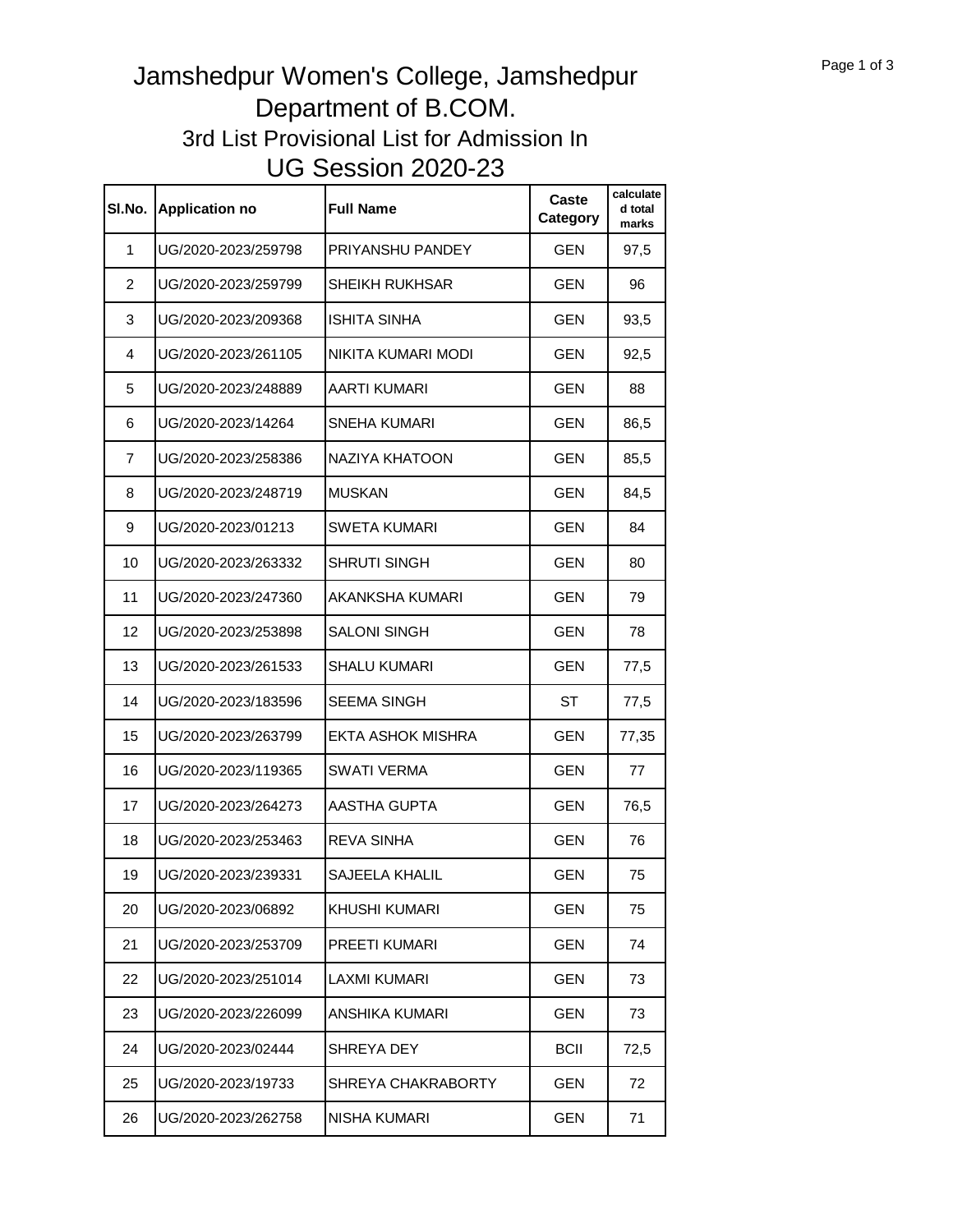## Jamshedpur Women's College, Jamshedpur Department of B.COM. 3rd List Provisional List for Admission In UG Session 2020-23

| SI.No. | <b>Application no</b> | <b>Full Name</b>        | Caste<br>Category | calculate<br>d total<br>marks |
|--------|-----------------------|-------------------------|-------------------|-------------------------------|
| 27     | UG/2020-2023/207577   | JHARNA                  | GEN               | 70                            |
| 28     | UG/2020-2023/00147    | PARIMITA PATEL          | <b>GEN</b>        | 70                            |
| 29     | UG/2020-2023/47617    | PARIMITA PATEL          | <b>GEN</b>        | 70                            |
| 30     | UG/2020-2023/13323    | LAXMI MAHATO            | <b>BCI</b>        | 69,5                          |
| 31     | UG/2020-2023/256681   | CHAMELI KUMARI          | <b>GEN</b>        | 69                            |
| 32     | UG/2020-2023/258137   | <b>GULAFSHA KHATOON</b> | <b>GEN</b>        | 68,5                          |
| 33     | UG/2020-2023/255056   | <b>RASHMI</b>           | GEN               | 66                            |
| 34     | UG/2020-2023/259156   | NIDHI MAHATO            | GEN               | 65,5                          |
| 35     | UG/2020-2023/23783    | <b>ANKITA KUMARI</b>    | GEN               | 65,5                          |
| 36     | UG/2020-2023/263099   | AJMERI KHATUN           | <b>GEN</b>        | 65                            |
| 37     | UG/2020-2023/254078   | <b>KRITI CHOUDHARY</b>  | <b>GEN</b>        | 64,2                          |
| 38     | UG/2020-2023/228134   | <b>AARTI GUPTA</b>      | <b>GEN</b>        | 64                            |
| 39     | UG/2020-2023/07587    | <b>PRITY KUMARI</b>     | <b>GEN</b>        | 63                            |
| 40     | UG/2020-2023/191626   | SONALI DAS              | <b>GEN</b>        | 62,5                          |
| 41     | UG/2020-2023/19064    | <b>SWEETY SHUKLA</b>    | GEN               | 62                            |
| 42     | UG/2020-2023/253219   | RAKHI MAHATO            | BCI               | 61                            |
| 43     | UG/2020-2023/263073   | NEHA KUMARI SHARMA      | GEN               | 60,5                          |
| 44     | UG/2020-2023/255341   | <b>MEGHA KUMARI</b>     | <b>BCI</b>        | 60                            |
| 45     | UG/2020-2023/255418   | KRITI KUMARI            | <b>GEN</b>        | 59                            |
| 46     | UG/2020-2023/260776   | SUNITA BODRA            | ST                | 59                            |
| 47     | UG/2020-2023/168984   | SRINI RANI              | <b>BCII</b>       | 58,5                          |
| 48     | UG/2020-2023/30556    | NITU MISHRA             | <b>GEN</b>        | 55                            |
| 49     | UG/2020-2023/244532   | GAUHAR PARWEEN          | <b>GEN</b>        | 54,5                          |
| 50     | UG/2020-2023/236941   | SABA AFREEN             | GEN               | 53,5                          |
| 51     | UG/2020-2023/260259   | PRIYANKA CHATTERJEE     | GEN               | 52,5                          |
| 52     | UG/2020-2023/249039   | SUBHANGI SHIDHI         | <b>BCII</b>       | 52                            |